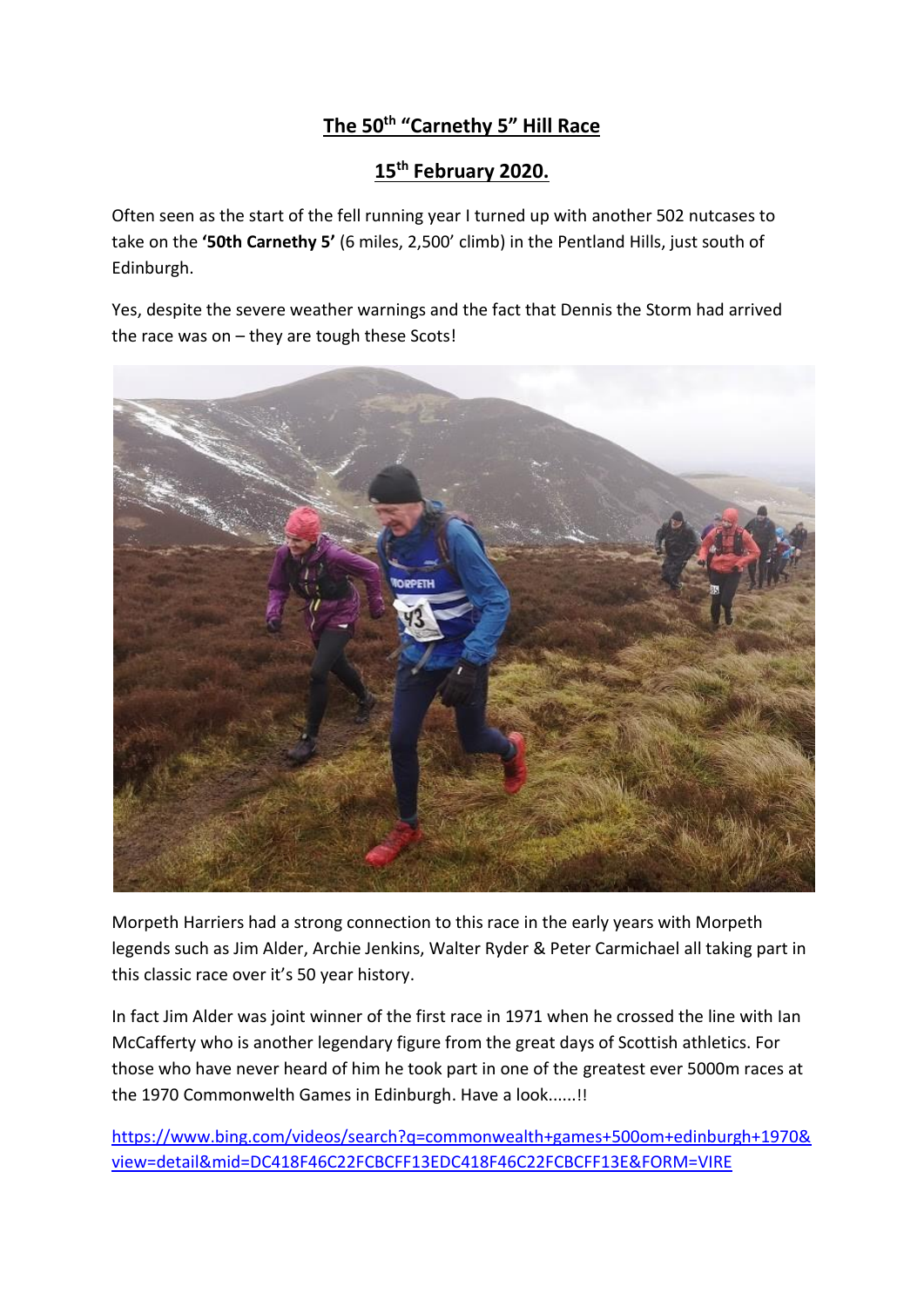Jim told me that he and McCafferty decided to run in together because the following week they were both running in the World Cross Country Championship for Scotland in France and they didn't want a bollocking from the team management! That being said they were determined to beat the guy in 3<sup>rd</sup> place, Dave Cannon, who was the best fell runner of his day and later became a very good marathon runner and a member of Gateshead Harriers.

That's the history lesson over and as you will all know I'm not quite as talented as Alder, McCafferty, or Cannon & being Morpeth's flag bearer this year I felt rather pathetic nursing a sore calf but I figured that, given the conditions, I could get round as most people were going to struggle to do much more than jog. I was proved right because at times it was horrendous!

The previous Thursday the route had been snow bound but the snow was thawing which made underfoot really slippery. Add Dennis into the mix and it was somewhat challenging!



At times it really was hard to move but suddenly the wind was on your back and you were almost flying – until you fell over!

Anyway everyone finished without any serious injuries and it will be a 'race' I will long remember – one that was endured rather than enjoyed! The team of marshals and mountain rescue deserve medals plus fair play to the race organising team for giving it the go ahead – it is brilliantly organised!

I finished 368<sup>th</sup> in 1.33.55 and a dismal  $22<sup>nd</sup>$  V60 – I'm blaming my sore leg!

Anyway back at the car park I did my good deed for the day helping to push a car that got bogged down only to be rewarded when the driver turned the wheels and put her foot